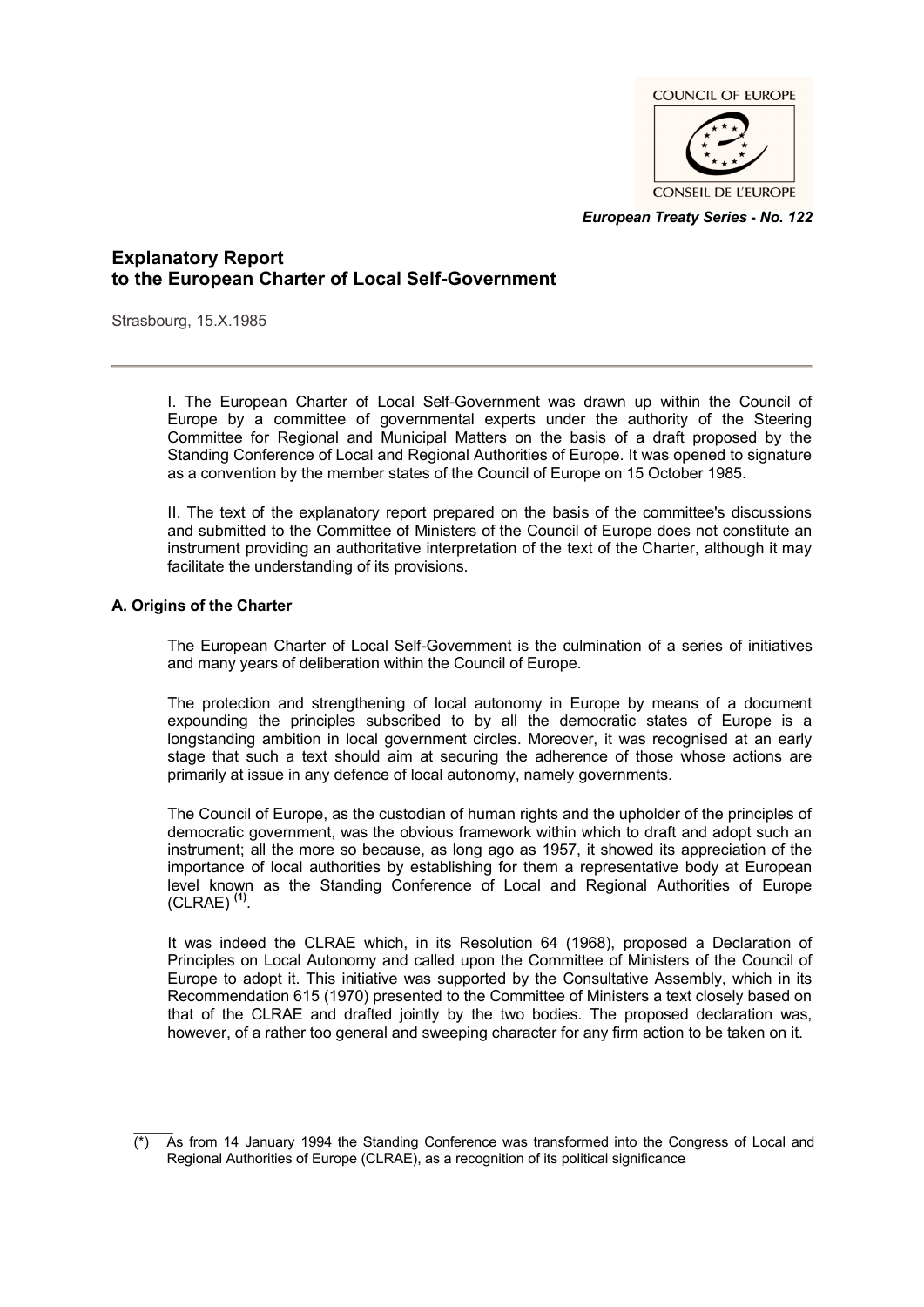The new initiative of the CLRAE in 1981 was therefore based on a more flexible approach. But the view was also taken that a mere non-binding declaration of principles could not do justice to the importance of local autonomy or to the nature of the threats to which it is exposed. Rather, government must be asked to enter into binding commitments. The necessary flexibility to take account of the differences between national constitutional arrangements and administrative traditions was to be built in, not by excessively diluting the requirements of the new instruments but by allowing governments a degree of choice with regard to the provisions by which they would consider themselves bound.

The logical outcome of this approach was the submission to the Committee of Ministers, in CLRAE Resolution 126 (1981), of a draft European Charter of Local Self-Government with the request that it be adopted with the status of a European convention.

The Committee of Ministers decided to transmit the CLRAE's proposals to the Steering Committee for Regional and Municipal Matters (CDRM) with a view to their being discussed at the 5th Conference of European Ministers responsible for Local Government (Lugano, 5- 7 October 1982). In their conclusions, the Ministers present at Lugano

"...consider that this draft Charter constitutes an important step towards a definition of the principles of local autonomy, while noting the reservations of some ministers about the need for a Charter in the form a binding convention and about some aspects of the content of the Charter;

ask the Committee of Ministers of the Council of Europe to instruct the Steering Committee for Regional and Municipal Matters (CDRM), in contact with the Conference of Local and Regional Authorities of Europe, to make the necessary changes to the draft European Charter of Local Self-Government in accordance with the comments concerning the form and the substance made during the conference, so that it may be submitted to them for approval at their next conference..."

The Committee of Ministers so instructed the CDRM, which thereupon carried out a thorough revision of the draft Charter. In application of the conclusions of the Lugano Conference, representatives of the CLRAE participated in the discussions.

The text of the draft Charter as revised by the CDRM was finally submitted to the 6th Conference of European Ministers responsible for Local Government, which met in Rome from 6 to 8 November 1984. After examining this text, the ministers expressed their unanimous agreement on the principles contained in it. With regard to the legal form which the Charter should take, a majority of ministers expressed themselves in favour of a convention.

In the light of the opinions of the Consultative Assembly and the Rome Ministerial Conference, the Committee of Ministers therefore adopted the European Charter of Local Self-Government in the form of a convention in June 1985. In recognition of the fact that the imitative for the Charter had originally come from the Standing Conference of Local and Regional Authorities of Europe, it was decided that the convention should be opened for signature on 15 October 1985 on the occasion of the CLRAE's 20th Plenary Session.

# **B. General remarks**

The purpose of the European Charter of Local Self-Government is to make good the lack of common European standards for measuring and safeguarding the rights of local authorities, which are closest to the citizen and give him the opportunity of participating effectively in the making of decisions affecting his everyday environment.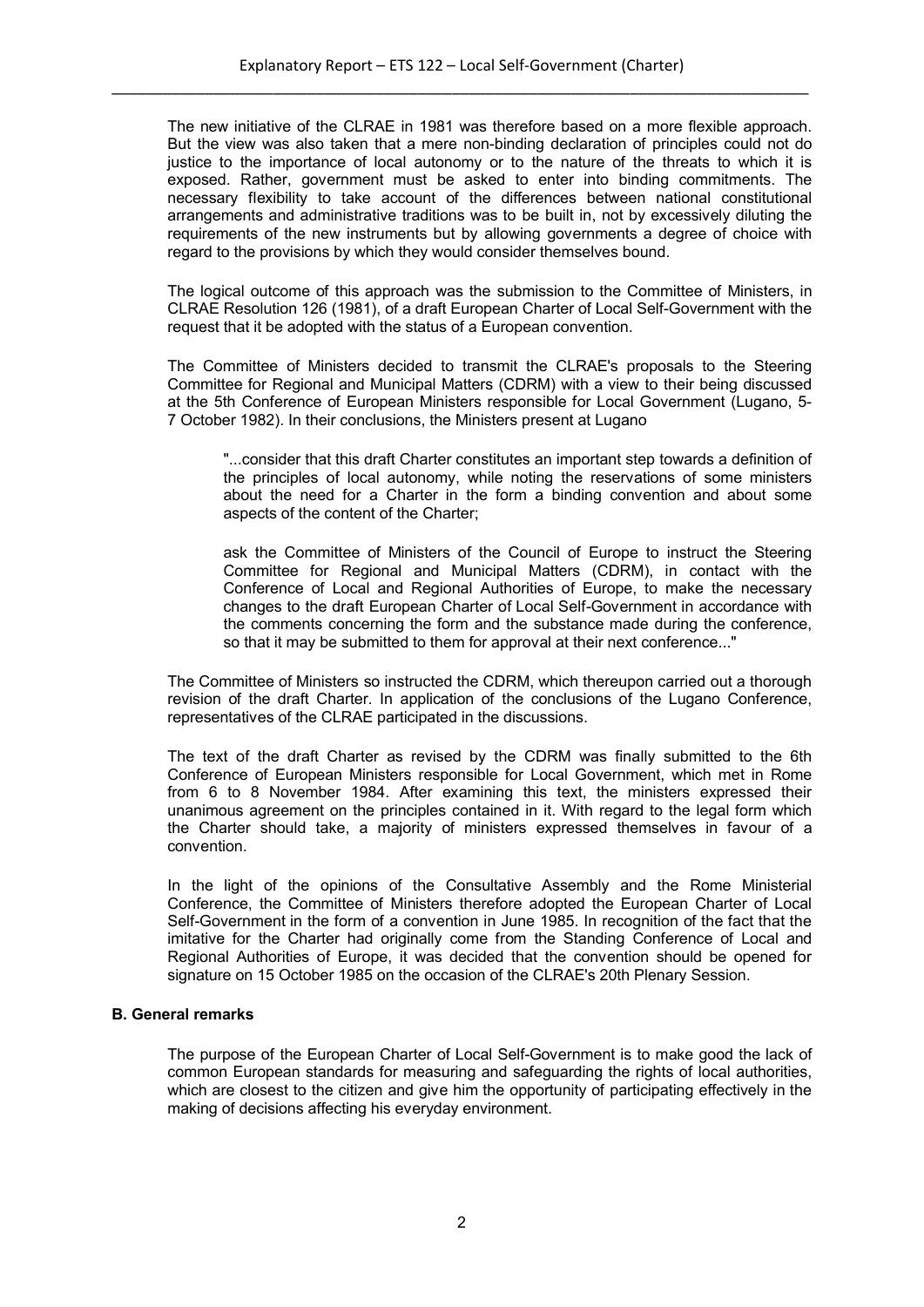The Charter commits the parties to applying basic rules guaranteeing the political, administrative and financial independence of local authorities. It is thus a demonstration, at European level, of the political will to give substance at all levels of territorial administration to the principles defence since its foundation by the Council of Europe, which considers its function to be the keeping of Europe's democratic conscience and the defence of human rights in the widest sense. Indeed, it embodies the conviction that the degree of selfgovernment enjoyed by local authorities may be regarded as a touchstone of genuine democracy.

The Charter is in three parts. The first part contains the substantive provisions setting out the principles of local self-government. It specifies the need for a constitutional and legal foundation for local self-government, defines the concept and establishes principles governing the nature and scope of local authorities' powers. Further articles are concerned with protecting the boundaries of local authorities, ensuring that they have autonomy as regards their administrative structures and access to competent staff and defining conditions for the holding of local elective office. Two major articles aim at limiting administrative supervision of the activities of local authorities and ensuring that they have adequate financial resources at their disposal on terms which do not impair their basic autonomy. The remaining provisions in this part cover the right of local authorities to co-operate and form associations and the protection of local self-government by the right of recourse to a judicial remedy.

Part II contains miscellaneous provisions relating to the scope of the undertakings entered into by the parties. In accordance with the intention of securing a realistic balance between the safeguarding of essential principles and the flexibility necessary to take account of the legal and institutional peculiarities of the various member States, it permits the parties specifically to exclude certain provisions of the Charter from those by which they consider themselves bound. It thus represents a compromise between, on the one hand, acknowledgement of the fact that local self-government affects the structure and organisation of the state itself, which is a basic concern of government and, on the other hand, the objective of protecting a minimum of basic principles which any democratic system of local government should respect. Moreover, the commitments of the parties can subsequently be added to, whenever the relevant obstacles have been removed.

Potentially, the principles of local self-government laid down in the Charter apply to all the levels or categories of local authorities in each member state, and indeed also, *mutatis mutandis*, to territorial authorities at regional level. However, to allow for special cases, the parties are permitted to exclude certain categories of authorities from the scope of the Charter.

The Charter does not provide for an institutionalised system of control of its application, beyond a requirement for parties to supply all relevant information concerning legislative or other measures taken for the purpose of complying with the Charter. Consideration was indeed given to setting up an international system of supervision analogous to that of the European Social Charter. However, it was felt possible to dispense with complex supervisory machinery, given that the presence within the Council of Europe of the CLRAE with direct access to the Committee of Ministers would ensure adequate political control of compliance by the parties with the requirements of the Charter.

The last part of the text contains final provisions consistent with those customarily used in conventions drawn up under the auspices of the Council of Europe.

The European Charter of Local Self-Government is the first multilateral legal instrument to define and safeguard the principles of local autonomy, one of the pillars of democracy which it is the Council of Europe's function to defend and develop. It may be hoped that it will thus make a substantial contribution to the protection and enhancement of common European values.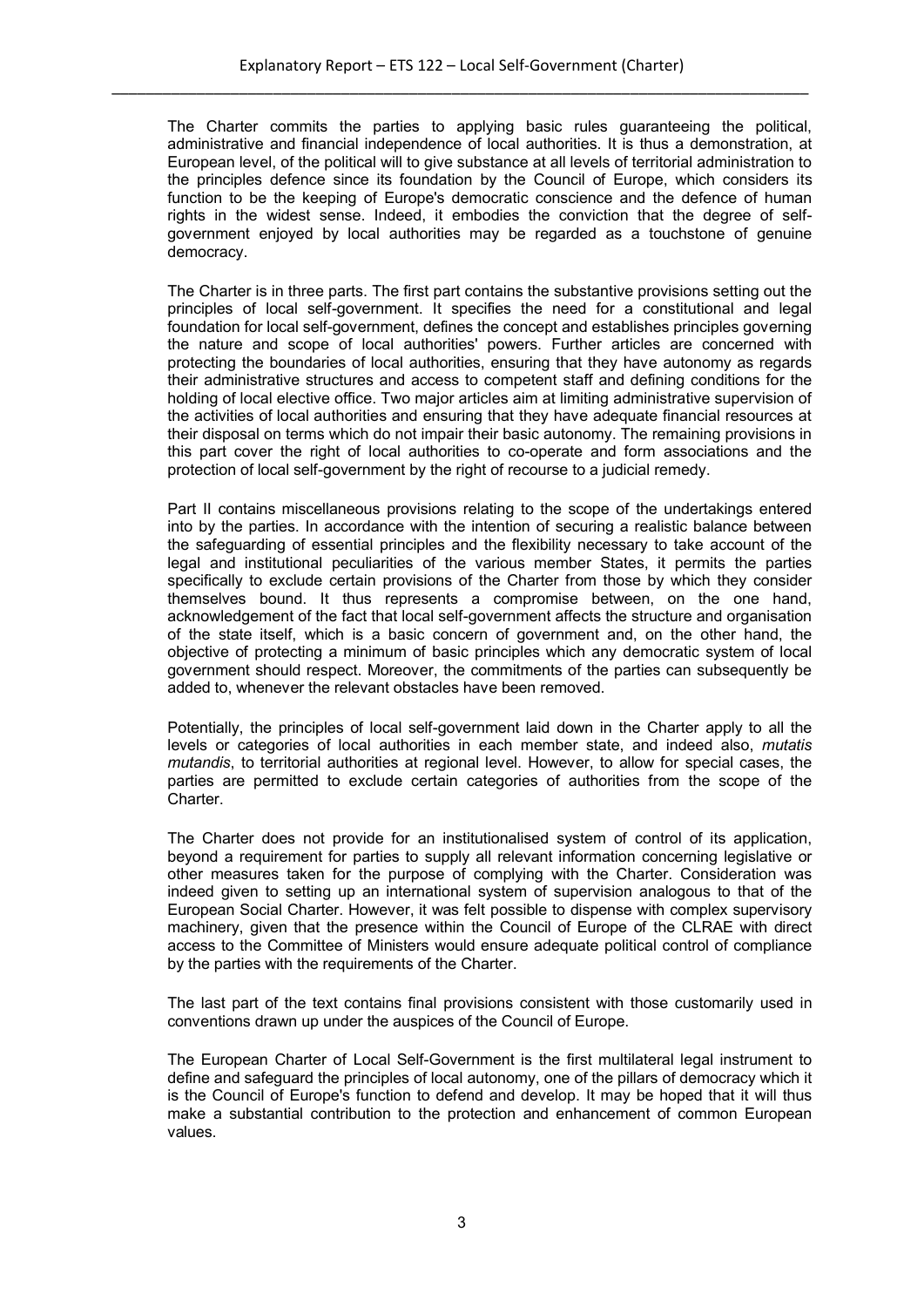# **C. Commentary on the Charter's provisions**

#### **Preamble**

The preamble provides an opportunity for a statement of the basic premises underlying the Charter. These are, essentially:

– the vital contribution of local self-government to democracy, effective administration and the decentralisation of power;

– the important role of local authorities in the construction of Europe;

– the need for local authorities to be democratically constituted and enjoy wideranging autonomy.

# **Article 1**

Article 1 expresses the general undertaking of the parties to observe the principles of local self-government laid down in Part I of the Charter (Articles 2-11), to the extent prescribed by Article 12.

# **Article 2**

This article provides that the principle of local self-government should be enshrined in written law.

In view of the importance of the principle, it is further desirable that this should be achieved by including it in the fundamental text governing the organisation of the state, that is to say, the Constitution. However, it was recognised that, in those countries in which the procedure for amending the Constitution required assent by a special majority of the legislature or the assent of the whole population expressed in a referendum, it might not be possible to give a commitment to enshrine the principle of local self-government in the Constitution. It was also recognised that countries not having a written constitution but a constitution to be found in various documents and sources might encounter specific difficulties or even be unable to make that commitment.

Account must also be taken of the fact that, in federal countries, local government may be regulated by the federated States rather than by the central federal government. For the federal States, this Charter in no way affects the division of powers and responsibilities between the federal State and the federated States.

# **Article 3**

This article lays down the essential characteristics of local self-government as they are to be understood for the purposes of the Charter.

#### *Paragraph 1*

The notion of "ability" expresses the idea that the legal right to regulate and manage certain public affairs must be accompanied by the means of doing so effectively. The inclusion of the phrase "within the limits of the law" recognises the fact that this right and ability may be defined more closely by legislation.

"Under their own responsibility" stresses that local authorities should not be limited to merely acting as agents of higher authorities.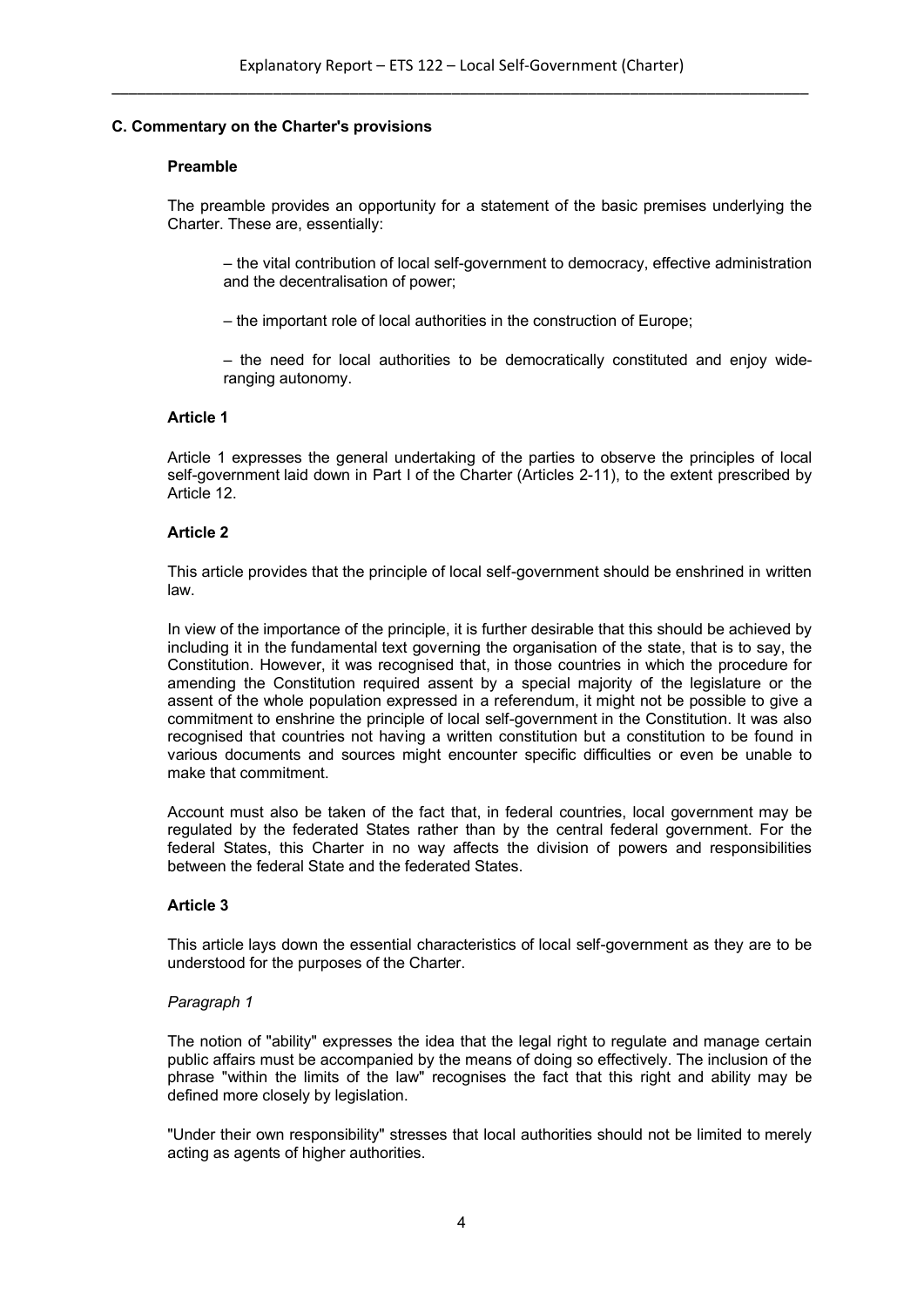It is not possible to define precisely what affairs local authorities should be entitled to regulate and manage. Expressions such as "local affairs" and "own affairs" were rejected as too vague and difficult to interpret. The traditions of member states as to the affairs which are regarded as belonging to the preserve of local authorities differ greatly. In reality most affairs have both local and national implications and responsibility for them may vary between countries and over time, and may even be shared between different levels of government. To limit local authorities to matters which do not have wider implications would risk relegating them to a marginal role. On the other hand, it is accepted that countries will wish to reserve certain functions, such as national defence, for central government. The intention of the Charter is that local authorities should have a broad range of responsibilities which are capable of being carried out at local level. The definition of these responsibilities is the subject of Article 4.

# *Paragraph 2*

The rights of self-government must be exercised by democratically constituted authorities. This principle is in accordance with the importance attached by the Council of Europe to democratic forms of government.

This right normally entails a representative assembly with or without executive bodies subordinate thereto, but allowance is also made for the possibility of direct democracy where this is provided for by statute.

# **Article 4**

As was explained in the comments on Article 3, it is not possible, nor would it be appropriate to attempt, to enumerate exhaustively the powers and responsibilities which should appertain to local government throughout Europe. However, this article lays down the general principles on which the responsibilities of local authorities and the nature of their powers should be based.

# *Paragraph 1*

Since the nature of local authorities' responsibilities is fundamental to the reality of local selfgovernment, it is in the interests of both clarity and legal certainty that basic responsibilities should not be assigned to them on an *ad hoc* basis but should be sufficiently rooted in legislation. Normally, responsibilities should be conferred by the Constitution or an Act of Parliament. However, notwithstanding the use of the word "statute" in this paragraph, it is acknowledged that in certain countries some delegation by parliament of power to assign specific responsibilities, particularly in respect of details or of matters requiring implementation as a result of European Community directives, may be desirable for the sake of efficiency, provided parliament retains adequate powers of supervision over the use of delegated powers. Furthermore, an exception applies in the case of member states of the European Community insofar as Community Regulations (which under Article 189 of the Treaty of Rome are directly applicable) may stipulate application of a specific measure at a given level of administration.

# *Paragraph 2*

In addition to the responsibilities assigned by legislation to specific levels of authority, other needs or possibilities for action by public bodies may present themselves. Where these fields of action have local implications and are not excluded from the general competence obtaining in most member states, it is important to the conception of local authorities as political entities acting in their own right to promote the general welfare of their inhabitants that they have the right to exercise their initiative in these matters. The general rules under which they may act in such cases may, however, be laid down by law. In certain member states, however, local authorities must be able to adduce statutory authority for their actions. A wide discretion beyond specific responsibilities can be given to local authorities under such a system, whose existence is to that extent comprehended by Article 4, paragraph 2.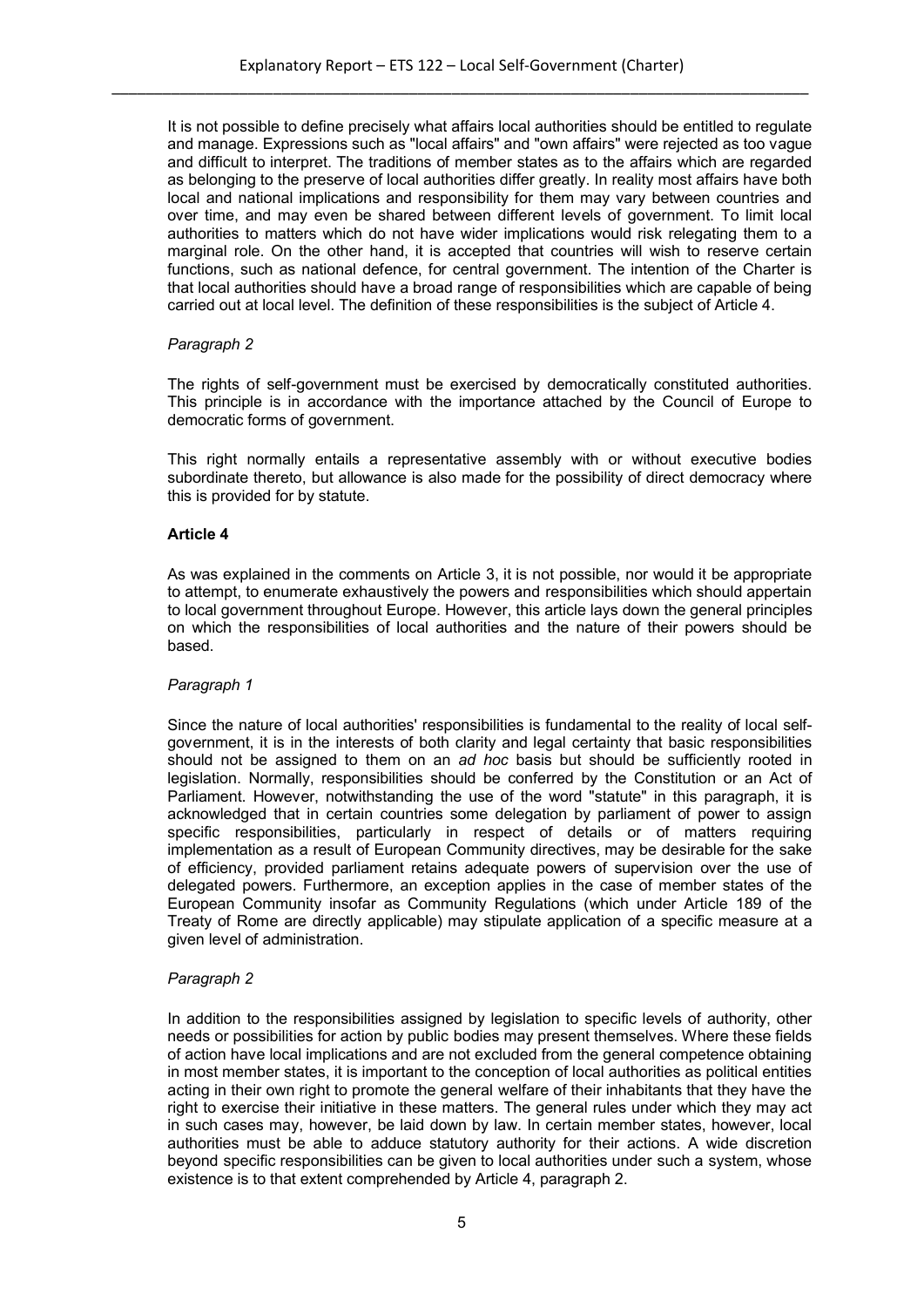This paragraph articulates the general principle that the exercise of public responsibilities should be decentralised. This principle has been stated on a number of occasions within the context of the Council of Europe and in particular in the Conclusions of the Lisbon Conference of European Ministers responsible for Local Government in 1977. This implies that, unless the size or nature of a task is such that it requires to be treated within a larger territorial area or there are overriding considerations of efficiency or economy, it should generally be entrusted to the most local level of government.

This clause does not imply, however, a requirement systematically to decentralise functions to such local authorities which, because of their nature and size, can only accomplish limited tasks.

#### *Paragraph 4*

This paragraph is concerned with the problem of overlapping responsibilities. In the interest of clarity and for the sake of avoiding any tendency towards a progressive dilution of responsibility, powers should normally be full and exclusive. However, complementary action by different levels of authority is required in certain fields and it is important that in these cases the intervention by central or regional authorities takes place in accordance with clear legislative provisions.

#### *Paragraph 5*

The administrative structures of local authorities and their familiarity with local conditions may make them appropriate bodies to implement certain functions, the ultimate responsibility for which falls on supra-local authorities. It is important, however, in order that recourse to such delegation does not excessively impinge on the sphere of independent authority of the local level, that the latter should, when possible, be allowed to take account of local circumstances in exercising delegated powers. It is recognised, however, that in respect of certain functions, for example the issue of identity papers, the need for uniform regulations may leave no scope for local discretion.

# *Paragraph 6*

Whilst paragraphs 1 to 5 deal with matters which come within the scope of local authorities, paragraph 6 is concerned both with matters coming within the scope of such authorities and with matters which are outside their scope but by which they are particularly affected. The text provides that the manner and timing of consultation should be such that the local authorities have a real possibility to exercise influence, whilst conceding that exceptional circumstances may override the consultation requirement particularly in cases of urgency. Such consultation should take place directly with the authority or authorities concerned or indirectly through the medium of their associations where several authorities are concerned.

# **Article 5**

Proposals for changes to its boundaries, of which amalgamations with other authorities are extreme cases, are obviously of fundamental importance to a local authority and the citizens whom it serves. Whilst in most countries it is regarded as unrealistic to expect the local community to have power to veto such changes, prior consultation of it, either directly or indirectly, is essential. Referendums will possibly provide an appropriate procedure for such consultations but there is no statutory provision for them in a number of countries. Where statutory provisions do not make recourse to a referendum mandatory, other forms of consultation may be exercised.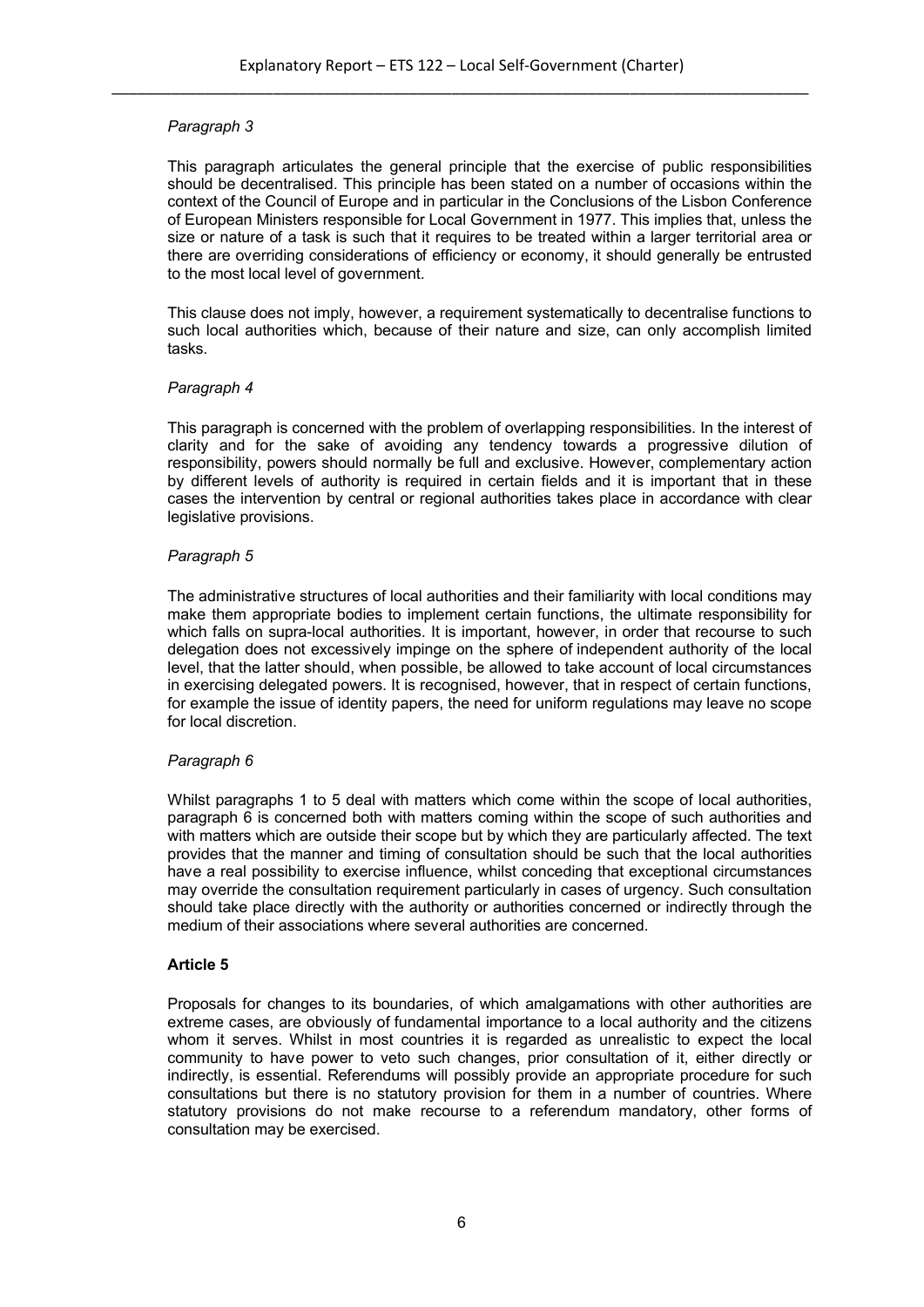# **Article 6**

# *Paragraph 1*

The text of this paragraph deals not with the general constitution of the local authority and its council but rather with the way in which its administrative services are organised. Whilst central or regional laws may lay down certain general principles for this organisation, local authorities must be able to order their own administrative structures to take account of local circumstances and administrative efficiency. Limited specific requirements in central or regional laws concerning, for example, the establishment of certain committees or the creation of certain administrative posts are acceptable but these should not be so widespread as to impose a rigid organisational structure.

# *Paragraph 2*

In addition to the appropriate management structures, it is essential to the efficiency and effectiveness of a local authority that it is able to recruit and maintain a staff whose quality corresponds to the authority's responsibilities. This clearly depends in large degree on the local authority's ability to offer sufficiently favourable conditions of service.

# **Article 7**

This article aims at ensuring both that elected representatives may not be prevented by the action of a third party from carrying out their functions and that some categories of persons may not be prevented by purely material considerations from standing for office. The material considerations include appropriate financial compensation for expenses flowing from the exercise of functions and, as appropriate, compensation for loss of earnings and, particularly in the case of councillors elected to full-time executive responsibilities, remuneration and corresponding social welfare protection. In the spirit of this article, it would also be reasonable to expect provision to be made for the reintegration of those taking on a full-time post into normal working life at the end of their term of office.

# *Paragraph 3*

This paragraph provides that disqualification from the holding of local elective office should only be based on objective legal criteria and not on *ad hoc* decisions. Normally this means that cases of incompatibility will be laid down by statute. However, cases have been noted of firmly entrenched, non-written legal principles, which seem to provide adequate guarantees.

# **Article 8**

This article deals with supervision of local authorities' activities by other levels of government. It is not concerned with enabling individuals to bring court actions against local authorities nor is it concerned with the appointment and activities of an ombudsman or other official body having an investigatory role. The provisions are above all relevant to the philosophy of supervision normally associated with the *contrôle de tutelle* which have long been the tradition in a number of countries. They thus concern such practices as requirements of prior authorisation to act or of confirmation for acts to take effect, power to annul a local authority's decisions, accounting controls, etc.

# *Paragraph 1*

Paragraph 1 provides that there should be an adequate legislative basis for supervision and thus rules out *ad hoc* supervisory procedures.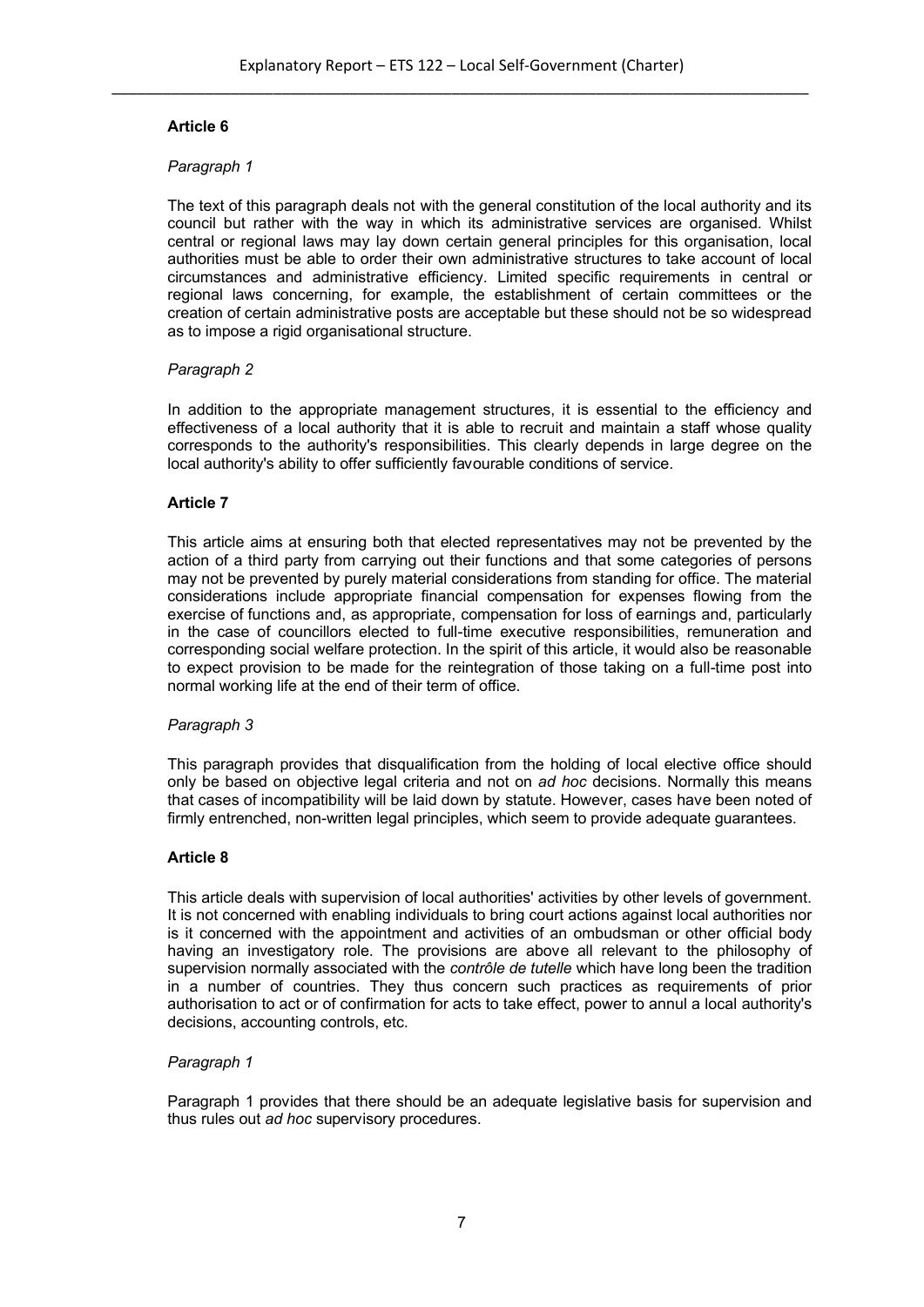Administrative supervision should normally be confined to the question of the legality of local authority action and not its expediency. One particular but not the sole exception is made in the case of delegated tasks, where the authority delegating its powers may wish to exercise some supervision over the way in which the task is carried out. This should not, however, result in preventing the local authority from exercising a certain discretion as provided for in Article 4, paragraph 5.

#### *Paragraph 3*

The text draws its inspiration from the principle of "proportionality", whereby the controlling authority, in exercising its prerogatives, is obliged to use the method which affects local autonomy the least whilst at the same time achieving the desired result.

Since access to judicial remedies against the improper exercise of supervision and control is covered by Article 11, precise provisions on the conditions and manner of intervention in specific situations have not been felt to be essential.

#### **Article 9**

The legal authority to perform certain functions is meaningless if local authorities are deprived of the financial resources to carry them out.

#### *Paragraph 1*

This paragraph seeks to ensure that local authorities shall not be deprived of their freedom to determine expenditure priorities.

#### *Paragraph 2*

The principle in question is that there should be an adequate relationship between the financial resources available to a local authority and the tasks it performs. This relationship is particularly strong for functions which have been specifically assigned to it.

# *Paragraph 3*

The exercise of a political choice in weighing the benefit of services provided against the cost to the local taxpayer or the user is a fundamental duty of local elected representatives. It is accepted that central or regional statutes may set overall limits to local authorities' powers of taxation; however, they must not prevent the effective functioning of the process of local accountability.

#### *Paragraph 4*

Certain taxes or sources of local authority finance are, by their nature or for practical reasons, relatively unresponsive to the effects of inflation and other economic factors. Excessive reliance on such taxes or sources can bring local authorities into difficulties since the costs of providing services are directly influenced by the evolution of economic factors. It is recognised, however, than even in the case of relatively dynamic sources of revenue there can be no automatic link between cost and resource movements.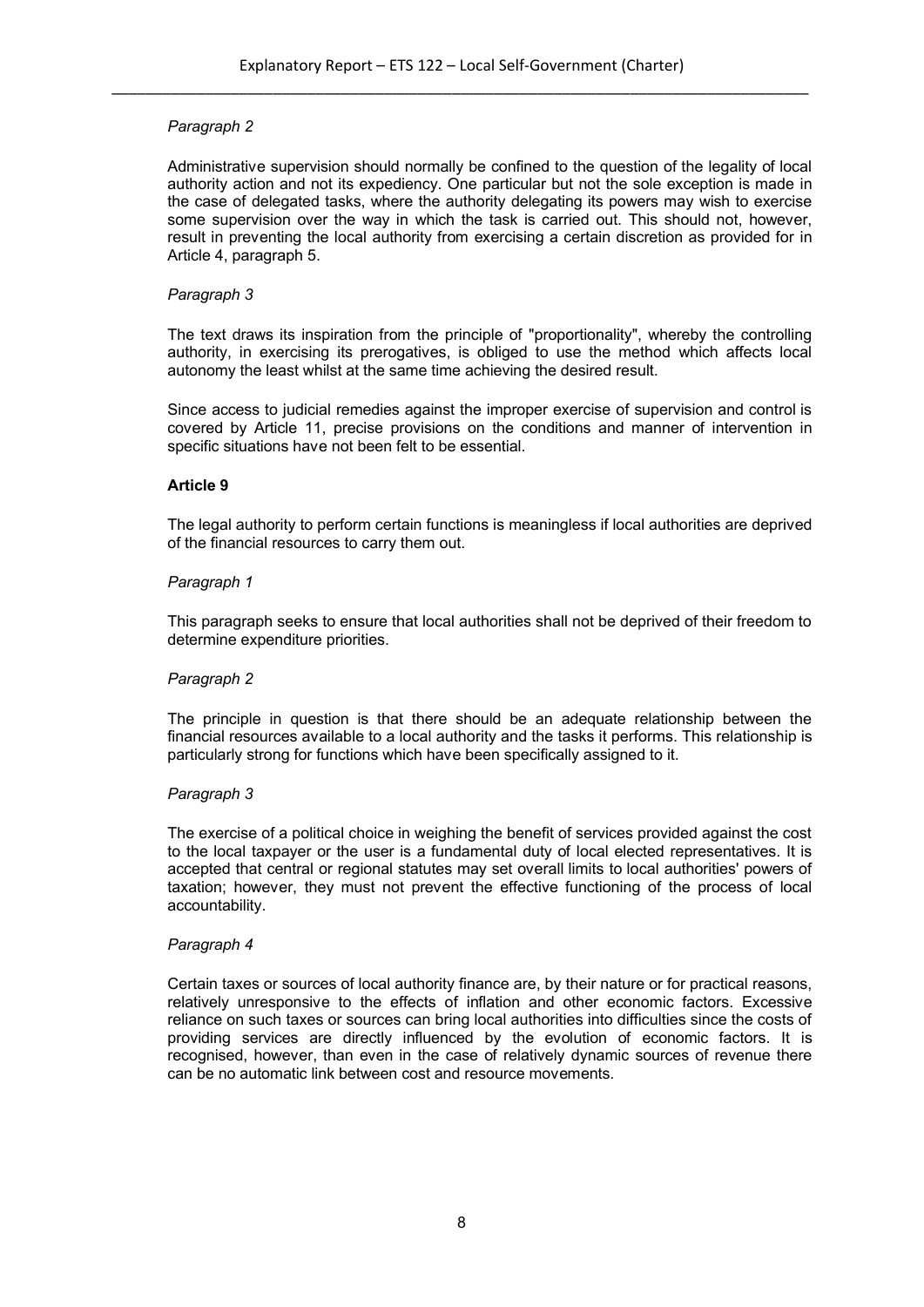Where redistributed resources are allocated according to specific criteria set out in legislation, the provisions of this paragraph will be met if the local authorities are consulted during the preparation of the relevant legislation.

#### *Paragraph 7*

Block grants or even sector-specific grants are preferable, from the point of view of local authority freedom of action, to grants earmarked for specific projects. It would be unrealistic to expect all specific project grants to be replaced by general grants, particularly for major capital investments, but excessive recourse to such grants will severely restrict a local authority's freedom to exercise its discretion with regard to expenditure priorities. However, the part of total resources represented by grants varies considerably between countries, and a higher ratio or project-specific grants to more general grants may be considered reasonable where grants as a whole represent a relatively insignificant proportion of total revenue.

The second sentence of Article 9, paragraph 7, seeks to ensure that a grant for a specific purpose does not undermine a local authority's freedom to exercise discretion within its own sphere of competence.

#### *Paragraph 8*

It is important for local authorities that they have access to loan finance for capital investment. The possible sources of such finance will, however, inevitably depend on the structure of each country's capital markets; procedures and conditions for access to these sources may be laid down by legislation.

#### **Article 10**

#### *Paragraph 1*

This paragraph covers co-operation between local authorities on a functional basis with a view in particular to seeking greater efficiency through joint projects or carrying out tasks which are beyond the capacity of a single authority. Such co-operation may take the form of the creation of consortia or federations of authorities, although a legal framework for the creation of such bodies may be laid down by legislation.

#### *Paragraph 2*

Paragraph 2 is concerned with associations whose objectives are much more general than the functional considerations of paragraph 1 and which normally seek to represent all local authorities of a particular kind or kinds on a regional or national basis. The right to belong to associations of this type does not however imply central government recognition of any individual association as a valid interlocutor.

In a Council of Europe instrument of this type, it is normal that the right to belong to associations at the national level be accompanied by a parallel right to belong to international associations, a number of which are active in the promotion of European unity along lines which accord with the aims laid down in the statute of the Council of Europe.

However, Article 10.2 leaves to individual member states the choice of means, legislative or otherwise, whereby the principle is given effect.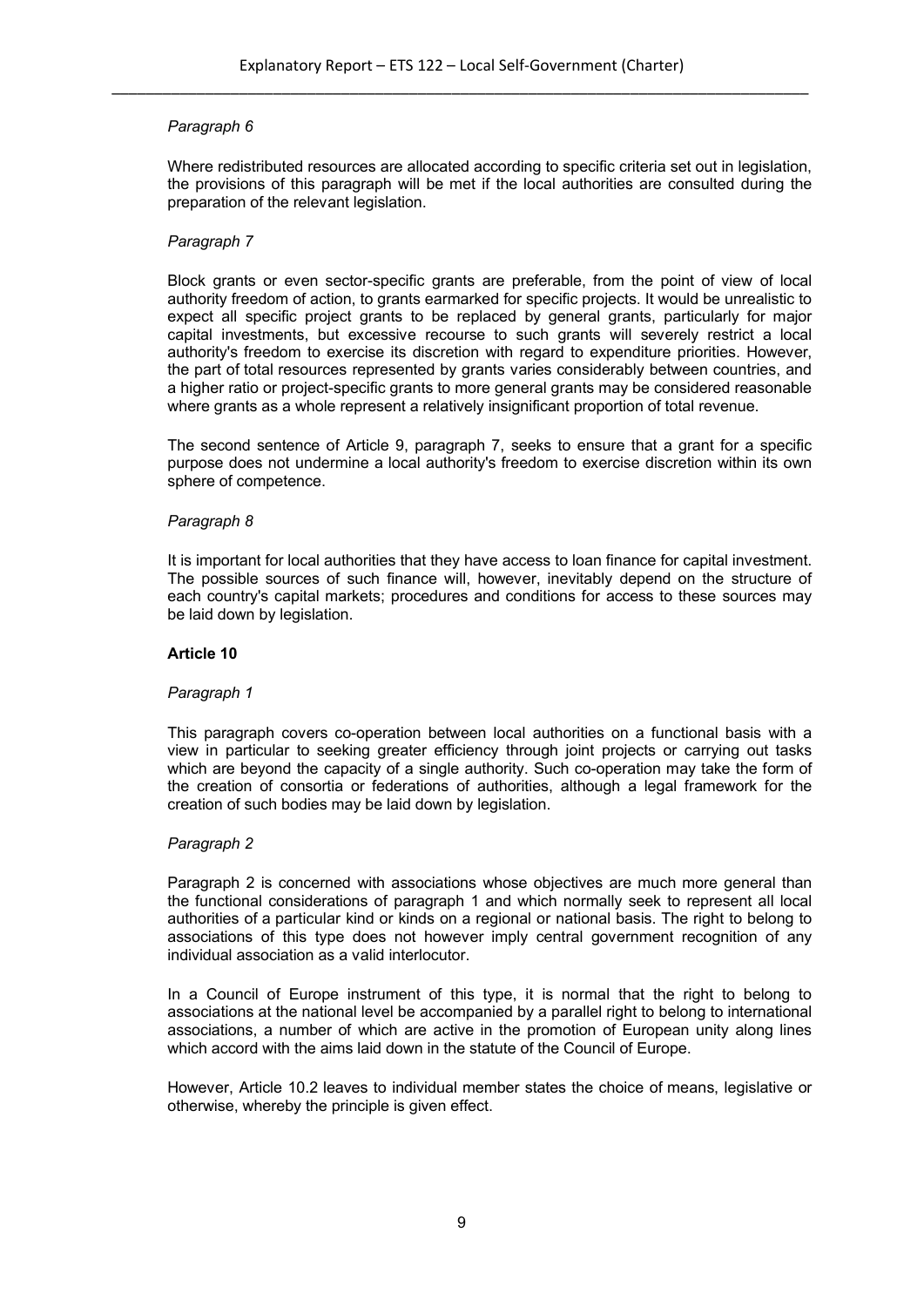Direct co-operation with individual local authorities of other countries should also be permitted, although the manner of such co-operation must respect such legal rules as may exist in each country and take place within the framework of the powers of the authorities in question.

The provisions of the European Outline Convention on Transfrontier Co-operation between Territorial Communities or Authorities (21 May 1980, ETS No. 106) are particularly relevant in this respect, although some forms of co-operation need not be restricted to frontier areas.

#### **Article 11**

By recourse to a judicial remedy is meant access by a local authority to:

a. a properly constituted court of law, or

b. an equivalent, independent, statutory body having the power to rule and advise on the ruling respectively, as to whether any action, omission, decision or other administrative act is in accordance with the law.

An instance has been noted in one country where, although administrative decisions are not subject to an ordinary appeal to a court, it is possible to have recourse to an extraordinary remedy called an application for reopening of proceedings. This judicial remedy, which is available if the decision is based on a manifestly incorrect application of the law, is in accordance with the requirements of this article.

# **Article 12**

The formulation of the principles of local self-government laid down in Part I of the Charter had to try to reconcile the wide diversity of legal systems and local government structures existing in the member states of the Council of Europe. Nevertheless, it is recognised that individual governments may still face constitutional or practical impediments to subscribing to particular provisions of the Charter.

This article accordingly adopts the "compulsory nucleus" system first established by the European Social Charter, by providing that the Parties to the European Charter of Local Self-Government are required to subscribe to at least twenty of the thirty paragraphs of Part I of the Charter, including at least ten from a nucleus of fourteen basic principles. However, as the ultimate aim remains compliance with all the provisions of the Charter, the Parties are specifically enabled to add to their undertakings as and when this becomes possible.

# **Article 13**

In principle, the requirements set forth in Part I of the Charter relate to all categories or levels of local authority in each member state. They potentially apply also to regional authorities where these exist. However, the special legal form or constitutional status of certain regions (in particular the member states of federations) may preclude their being made subject to the same requirements as local authorities. Furthermore, in one or two member states there exists a category of local authorities which, because of their small size, have only minor or consultative functions. To take account of such exceptional cases, Article 13 permits the Parties to exclude certain categories of authorities from the scope of the Charter.